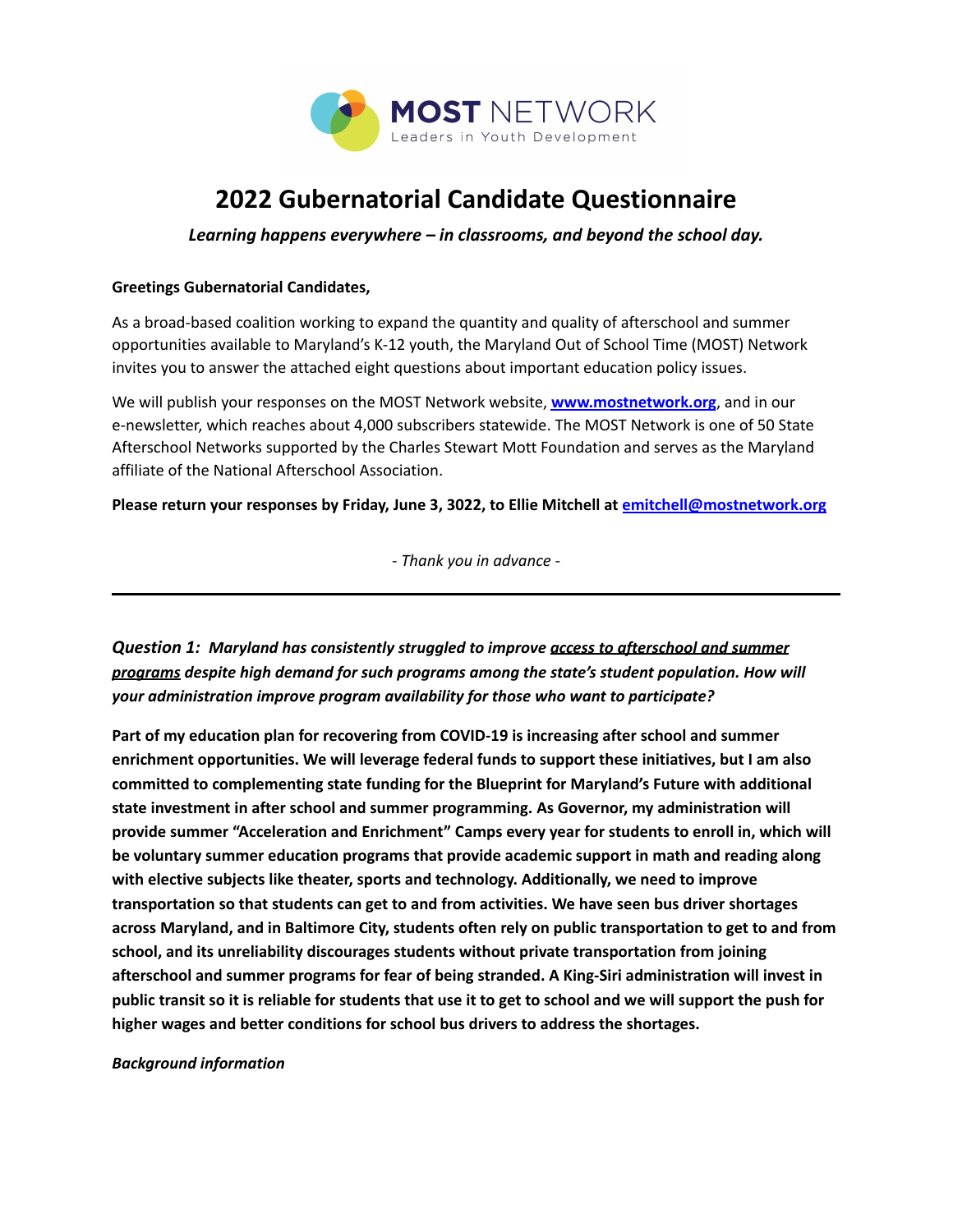- Youth who regularly participate in quality afterschool programs demonstrate gains in reading and math and improve their school attendance, work habits and school performance.<sup>1</sup>
- 85% of working parents overwhelmingly support public funding for afterschool programs. They support working families, keep youth safe and help youth learn and grow.<sup>2</sup>
- The waiting list is long. In Maryland, more than 150,000 youth are enrolled in afterschool programs, but another 280,000 are waiting for an available program.<sup>3</sup>
- Investing in afterschool is smart. For every public dollar invested in afterschool programs, Maryland sees an estimated return on investment of \$3.36.4

## *Question 2: Current trends in labor and technology raise serious questions about Maryland's approach to workforce development and skills training. <sup>5</sup> How would your administration support college and career readiness initiatives and prepare students for life after high school?*

**My administration is committed to 70% adult attainment of a high quality post-secondary degree or credential by 2030. We will reach this by having true universal free community college in Maryland** and making the first two years at a Maryland HBCU free, and we will make the transfer process for **credits better so students transferring are not being asked to take duplicative coursework. As a chief** state schools officer and as U.S. Secretary of Education, I was very active in supporting the scaling of **the P-Tech model where students graduate from high school with a high school diploma, an associate's degree, and first-in-line for a job with an employer partner (e.g., IBM). A King-Siri Administration will continue to grow the P-Tech initiative in Maryland along with other high-quality career and technical education programs developed in partnership with employers**. **We will also make substantial investments in scaling apprenticeship programs in high demand fields in partnership with both employers and labor unions. Additionally, my administration will focus on providing safety net** supports for students so they are not held back by the need for child care, food or housing. I will **expand the Maryland Student Loan Debt Relief Tax Credit so it provides relief for more Marylanders and make sure Maryland takes full advantage of the Second Chance Pell program so that justice-involved incarcerated youth and adults are not cut off from funding for higher education**.

#### *Background Information:*

• The appropriate student to counselor ratio of 250 to 1 according to the American School Counselor Association. Maryland has a ratio of 369 to 1 statewide, while Baltimore City has a ratio is 900 to 1. This disparity continues to grow, leaving fewer students with the supports

<sup>&</sup>lt;sup>2</sup> Kataoka, Sabrina and Deborah L. Vandell. "Quality of Afterschool Activities and Relative Change in Adolescent Functioning Over Two Years." Journal of Applied Developmental Science. VOL 17, ISS 3 (2013): 1-12. Print. <sup>1</sup> Auger, A., Pierce, K. M. and Vandell, D. L. (April, 2013). Participation in Out-of-School Settings and Student Academic and Behavioral Outcomes.

<sup>&</sup>lt;sup>3</sup> Pierce, K. M., Auger, A. and Vandell, D. L. (April, 2013). Narrowing the Achievement Gap: Consistency and Intensity of Structured Activities During Elementary School.

<sup>4</sup> http://www.afterschoolalliance.org/policyStateFacts.cfm?state\_abbr=MD ]

<sup>5</sup> Manyika, James, and Kevin Sneader. "Ai, Automation, and the Future of Work: Ten Things to Solve For." *McKinsey & Company*, McKinsey & Company, 9 Sept. 2021,

https://www.mckinsey.com/featured-insights/future-of-work/ai-automation-and-the-future-of-work-ten-things-to-solve-for.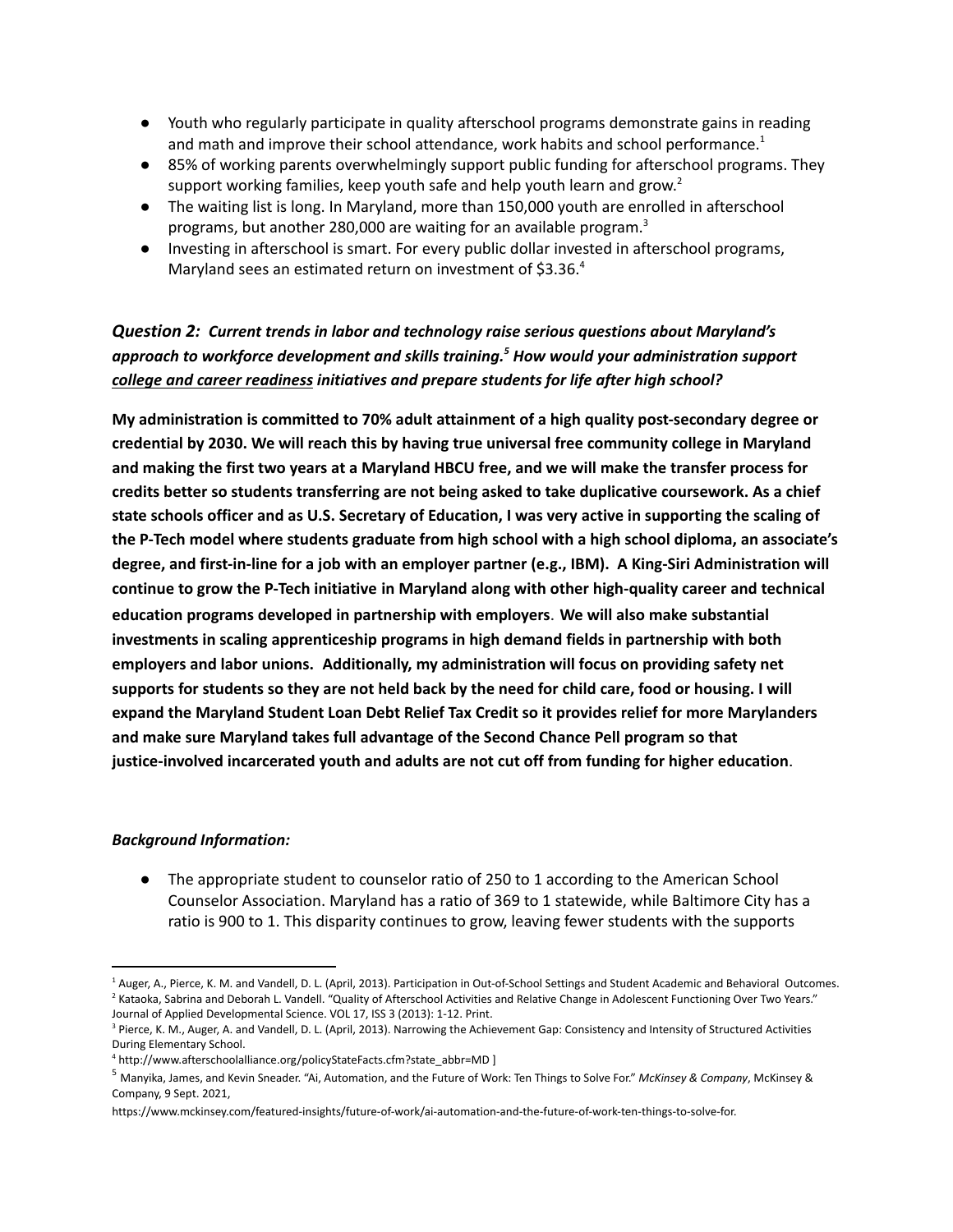necessary to make informed career decisions. 6

● Afterschool and summer programs improve students' college and career readiness by offering college visits, teaching marketable skills, assisting them in the education process, and making them more attractive to university admissions offices.<sup>7</sup>

# *Question 3***:** *STEM fields represent a significant proportion of the state's economic growth potential. How would your administration prioritize science and technology related education programs in Maryland?*

**A King-Siri administration will invest in education and workforce development to ensure today's youth are equipped for STEM careers from life sciences to cybersecurity and to understand climate change, advance bold climate solutions and succeed in the green economy. This is vital not just for Maryland's economic growth, but also for our fight against climate catastrophe. As Governor, I will increase funding for STEM, climate change, environmental sustainability and career and technical programs in K-12, community colleges, HBCUs and other University of Maryland system institutions. I will also center historically underserved students and institutions in opportunities for high-quality career and technical education programming for the high-skill and high-wage STEM careers of the future.**

#### *Background Information:*

- STEM fields have been an engine for economic growth in the state for decades. Today, jobs in engineering, computer science, IT, and medicine are set to grow dramatically across the mid-Atlantic region. These jobs typically require formal education and training but provide high salaries and benefits to those who obtain them.<sup>8</sup>
- Equity problems persist in STEM disciplines. Women, as well as black and Hispanic graduates have historically been underrepresented in science and technology-related professions.<sup>9</sup> Engaging these students through expanded learning opportunities at an early age is an effective way to bridge this gap.
- Maryland's longstanding deficit in afterschool and summer programs has been a hinderance to STEM learning. While fundamental concepts in science and math are taught in Maryland public schools. Students learning more complex trades like coding and robotics benefit from the hands-on experiences and peer relationships that expanded learning programs provide.<sup>10</sup>

# *Question 4: The Blueprint for Maryland's Future was the state's most significant investment in education in over a decade, yet its full implementation has remained a contentious issue between the General Assembly and the Hogan administration. As governor, would you see the Blueprint fully*

<sup>6</sup> Richman, Talia. "Baltimore sees declines in school counselor positions." Baltimore Sun, March 2,

<sup>2018.</sup>https://www.baltimoresun.com/education/bs-md-ci-sun-investigates-school-counselors-20180301-story.html. Accessed online Nov. 21, 2020.

 $^7$  Brand, Betsy, Valiant Andrew. "The Potential of Career and College Readiness Exploration in Afterschool Programs." Expanded Minds and Opportunities: Leveraging the Power of Afterschool and Summer Learning for Student Success, 2013,

https://www.expandinglearning.org/sites/default/files/em\_articles/1\_potentialofcareerandcollege.pdf. Accessed online on Nov 21, 2020

<sup>8</sup> Eichensehr, Morgan. "Baltimore Ranks in Top 10 for 'STEM Friendly' Metro Areas." *Bizjournals.com*, Baltimore Business Journal, 10 Jan. 2018, https://www.bizjournals.com/baltimore/news/2018/01/10/baltimore-ranks-in-top-10-for-stem-friendly-metro.html.

<sup>9</sup> Kennedy, Brian, et al. "6 Facts about America's STEM Workforce and Those Training for It." *Pew Research Center*, Pew Research Center, 14 Apr. 2021, https://www.pewresearch.org/fact-tank/2021/04/14/6-facts-about-americas-stem-workforce-and-those-training-for-it/.

<sup>10</sup> "OST STEM Professional Development." *Click2Science*, The Noyce Foundation, http://www.click2sciencepd.org/ost-stem-pd.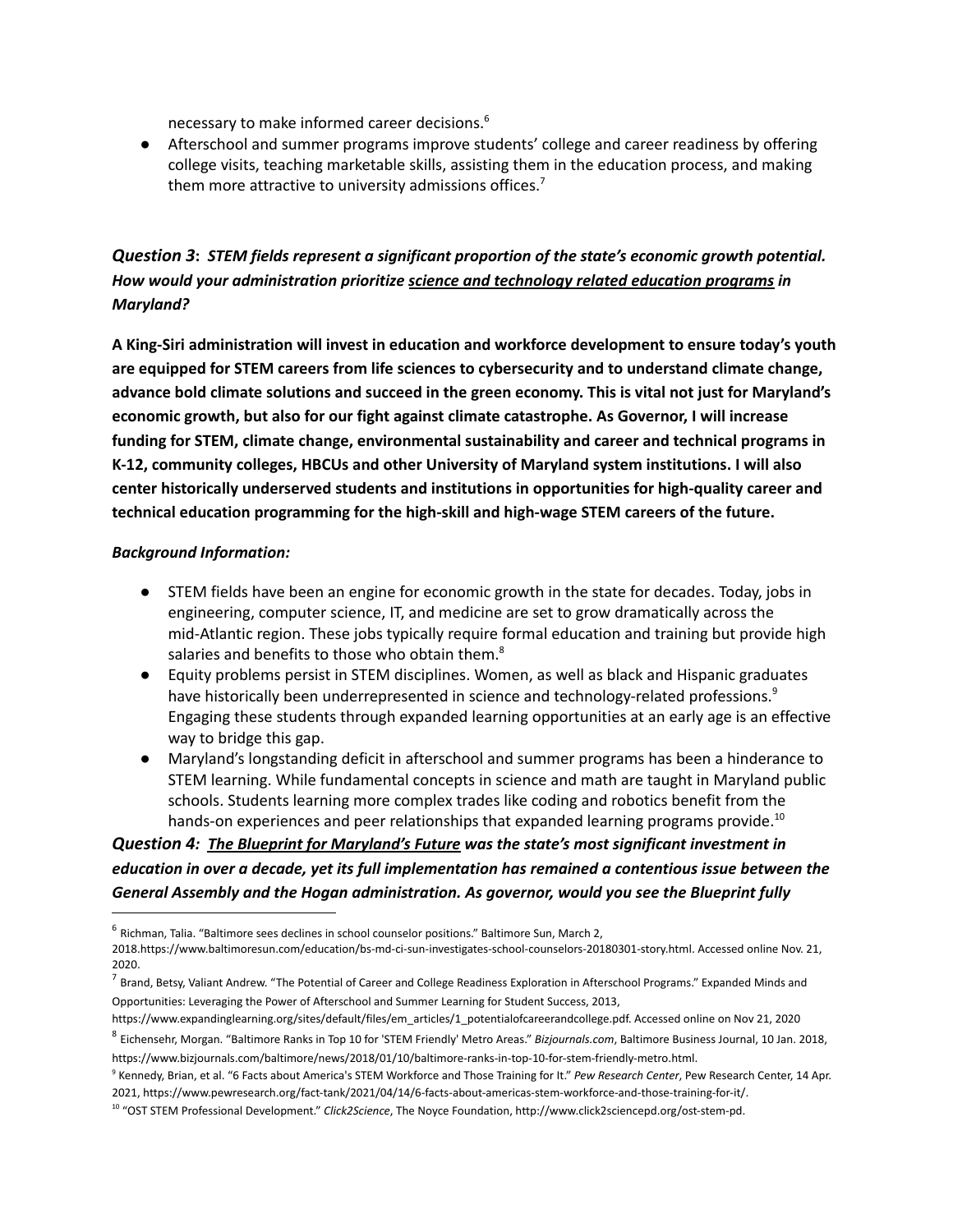#### *implemented? How would you like to see the program expanded in your first term?*

**Yes. A King-Siri administration will not just fully implement and fund the Blueprint, we will expand it.** As Governor, I will ensure we have a stable funding source for the Blueprint's initiatives for decades to **come by pursuing progressive tax reform so that Maryland's large corporations and those making over** \$1 million a year are contributing their fair share to our education system. I will expand the Blueprint's initiatives by phasing in a starting teacher salary of \$60,000 by 2023, ahead of the Blueprint's deadline, **increasing the salaries of education support professionals, increasing the amount of student loan forgiveness for teachers teaching in shortage areas (including the STEM fields), increasing the funding for the Maryland Teacher Fellows program to \$20 million to support 1,000 new teachers annually, and increasing our investment in a pipeline of bilingual teachers and starting new teacher recruitment and training programs focused on HBCUs. I will expand access to meaningful, relevant college and career opportunities to students by ensuring all high schools, including those in rural and underserved communities, have advanced coursework programs like dual enrollment, early college, AP and IB courses and high-quality Career and Technical Education programs. I will also invest in a statewide literacy initiative leveraging the best research on effective reading instruction to close the equity gap in reading and support all students to be proficient readers by 3rd grade.**

#### *Background Information:*

- The Blueprint is designed to target students with the greatest need by using the number of students receiving Free and Reduced Meals at a given school as a metric for determining grant funding allocations. It also provides support for other worthwhile education initiatives including community schools, career and college readiness programs, expanded pre-K access, and the recruitment of high-quality teachers.<sup>11</sup>
- The Blueprint for Maryland's Future, which passed the General Assembly through a veto override, was delayed in its implementation when the Hogan administration shortchanged the state's annual education budget<sup>12</sup> and rejected the initial list nominees for the Accountability and Implementation board appointed by the state legislature. 13

## *Question 5: How will you support the expansion of the Community School Strategy in the state of Maryland?*

**As a lifelong educator, leader within the Maryland Alliance for Racial Equity in Education (MAREE: which included CASA, the MD ACLU, MD NAACP, MD Urban League, and the national education civil rights organization I lead The Education Trust) that helped to shape the final Blueprint legislation, and**

https://marylandpublicschools.org/Blueprint/Pages/Overview.aspx.

<sup>11</sup> "Overview: The Blueprint for Maryland's Future." *Maryland State Department of Education*,

<sup>&</sup>lt;sup>12</sup> Shwe February 18, Elizabeth. "Mandate Debate: Prince George's, Baltimore Lawmakers Press for Education Funding Hogan Left out of Budget." *Maryland Matters*, 18 Feb. 2022,

https://www.marylandmatters.org/2022/02/18/mandate-debate-prince-georges-baltimore-lawmakers-press-for-education-funding-hogan-leftout-of-budget/.

<sup>13</sup> Shwe, Elizabeth. "Hogan Makes Deadline for Naming Members to Education Reform Oversight Panel." *Maryland Matters*, 1 Oct. 2021, https://www.marylandmatters.org/2021/10/01/hogan-makes-deadline-for-naming-members-to-education-reform-oversight-panel/.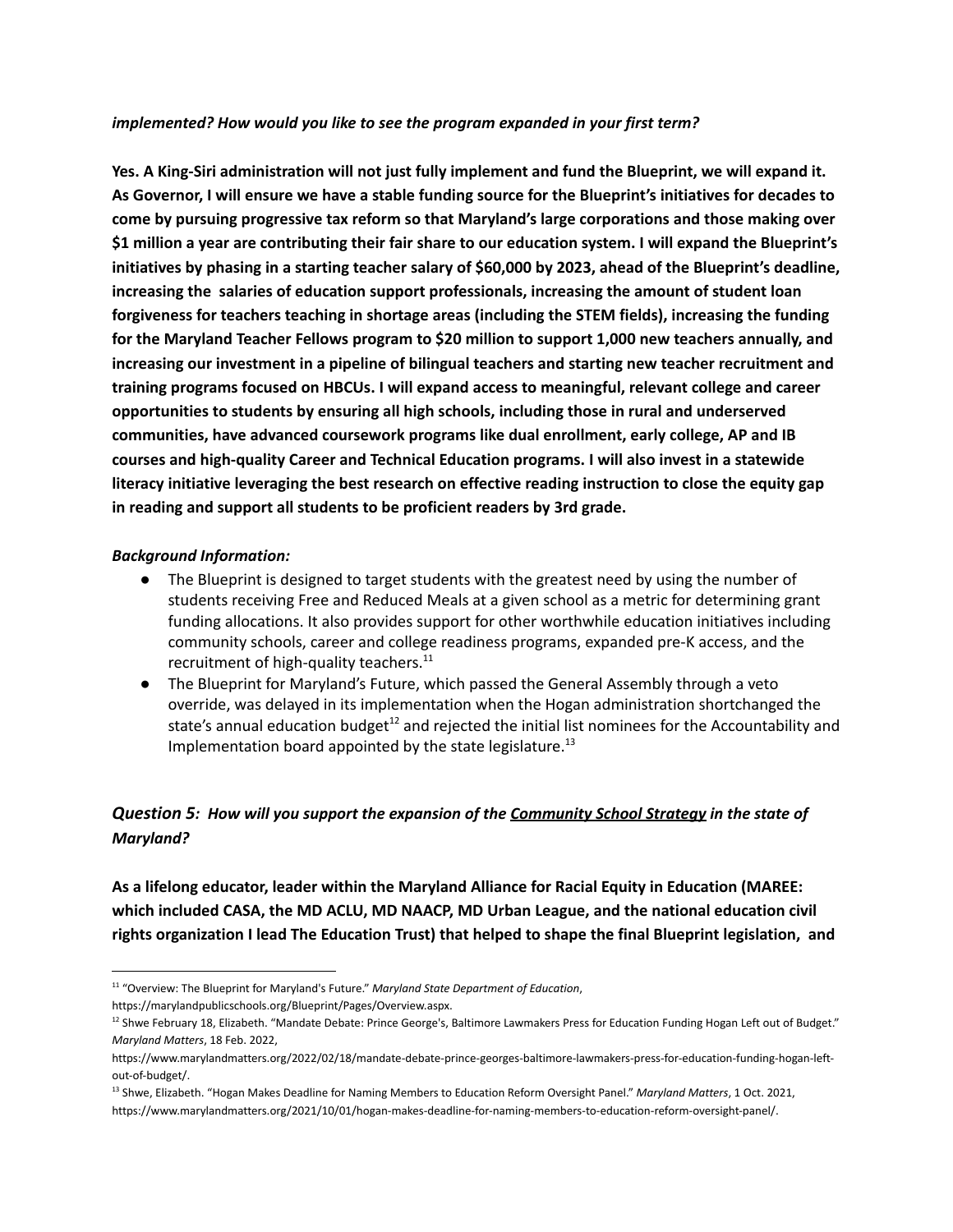**member of the Brookings Task Force on Next Generation Community Schools, it will come as no surprise that I want more schools serving students from low-income backgrounds in Maryland to be community schools and will ramp up expansion substantially. Community schools will make sure students have resources that are essential to their academic success, like mental health and crisis support, vision and dental care, after school and summer enrichment, education and job training programs for students' parents, and more. A King-Siri administration will guarantee access to high-quality mental health services from licensed professionals to every child, family, teacher and administrator in Maryland schools, provide 24-hour access to telemedicine so students, families and school staff can privately and virtually access help from mental health providers in a stigma-free environment, and expand school-based health services, particularly in the highest need communities. I** will also end school lunch debt so no student in need owes money for food. To ensure the success of **the community schools initiative, it will be important to pair the investment in school-based "community schools coordinators" with meaningful investment in community-based organizations that provide the services families need. This will require additional revenue secured via progressive tax reform.**

#### *Background Information:*

- Community schools help alleviate the effects of concentrated poverty in the state's communities by providing food and sanitation services to students, and by fostering partnerships with local organizations to establish free and low-cost afterschool and summer programs.<sup>14</sup>
- Community schools are particularly effective in low-income neighborhoods in cities and rural where social services and basic amenities can be few and far between.<sup>15</sup> These institutions become community hubs that cater not only to the needs of students, but their families as well.
- The Blueprint for Maryland's Future created pathways for schools across the state to access funding to implement the community school strategy. Nearly 300 community schools currently exist in Maryland, with dozens more poised to adopt the strategy over the next ten years.

*Question 6: Our partners have long advocated for the creation of a statewide office to coordinate and direct Expanded Learning initiatives in Maryland. Would your administration approve of an "Director (or assistant superintendent) of Expanded Learning" role and provide them with the resources necessary to promote and expand learning experiences outside of traditional school hours?*

**Yes. I will dedicate as many resources as necessary for my administration to implement our education plans to expand enrichment opportunities for students. The state should be helping school districts to:**

<sup>14</sup> Partnership for the Future of Learning, *The Community Schools Playbook,* 2017

<sup>15</sup> Williams, Doris Terry. Center for American Progress, *The Rural Solution: How Community Schools Can Reinvigorate Rural Education*. September 2010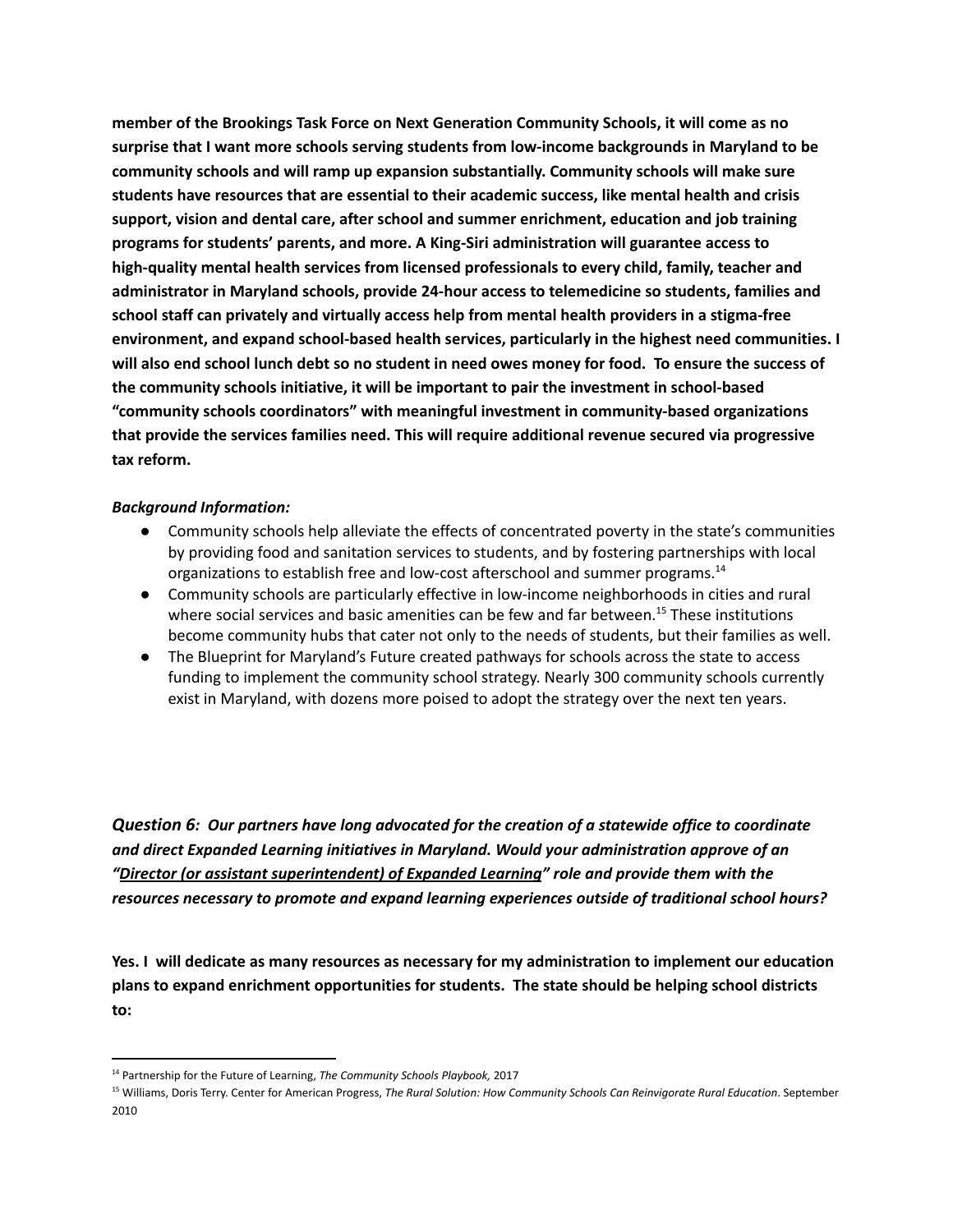- **● Braid federal, state, and local funding to support after school and summer learning.**
- **● Learn from best practices across the state and country in collaborating with community-based organizations to provide after school and summer learning.**
- **● Gather evidence on the academic and socioemotional benefits or participating in after school and summer learning programs.**

#### *Background Information:*

- *●* Building strong partnerships between community organizations and school districts can be challenging, often due to weak lines of communication between the two parties and low levels of system-wide organization.<sup>16</sup> A Director of Expanded Learning can alleviate this by promoting a comprehensive state-level strategy for OST programs, building personal relationships with relevant stakeholders, and guiding the utilization of federal funding.
- *●* Expanded Learning coordinators have proven to be effective both at the local level and in other states in the US. In Maryland, the Director of Community Schools has been an effective model for the implementation of statewide education initiatives. Offices like these act as intermediaries between schools, education officials, and program providers to expand the quantity and quality of OST programming in communities across the country.<sup>17</sup>

# *Question 7: Parents and educators are currently grappling with shifting cultural attitudes towards social justice and identity. In recent months, these debates have spilled into school board meetings across the country. What role, if any, would your administration play in shaping policy around discussions of race, gender, sexual orientation, and equity in the classroom?*

**We have a moral responsibility to teach accurate history. My administration will develop an advisory committee of educators, students, families and other stakeholders to ensure Maryland standards, courses, and teacher preparation reflect Maryland students and communities. I will institute coursework that provides students with an understanding of African-American/Black, Latino, Asian American, and Native American contributions to United States and Maryland history, society, economy and culture. I support the legislation introduced last session that would expand ethnic studies and racial justice courses in Maryland curricula, such as Asian American history, and would push for its passage as governor, and I support adding curricular standards that include affirming the visibility of LGBTQ+ communities. As U.S. Secretary of Education, as president of a leading national education civil rights organization, and as a candidate for governor, I have been a strong public advocate for diversity** in our curriculum - from teaching the truth of our history to incorporating diverse authors - and I will **use the bully pulpit as governor to continue to advance that message.**

#### *Background Information*

<sup>16</sup> Anthony, Kenneth and Morra, Joseph, "Creating Holistic Partnerships Between School and Afterschool," *Institute of Education Sciences,* Fall 2016

<sup>17</sup> "About Expanded Learning in California." *California AfterSchool Network*, 8 Nov. 2011,

https://www.afterschoolnetwork.org/splash-feature/about-expanded-learning-california-0.